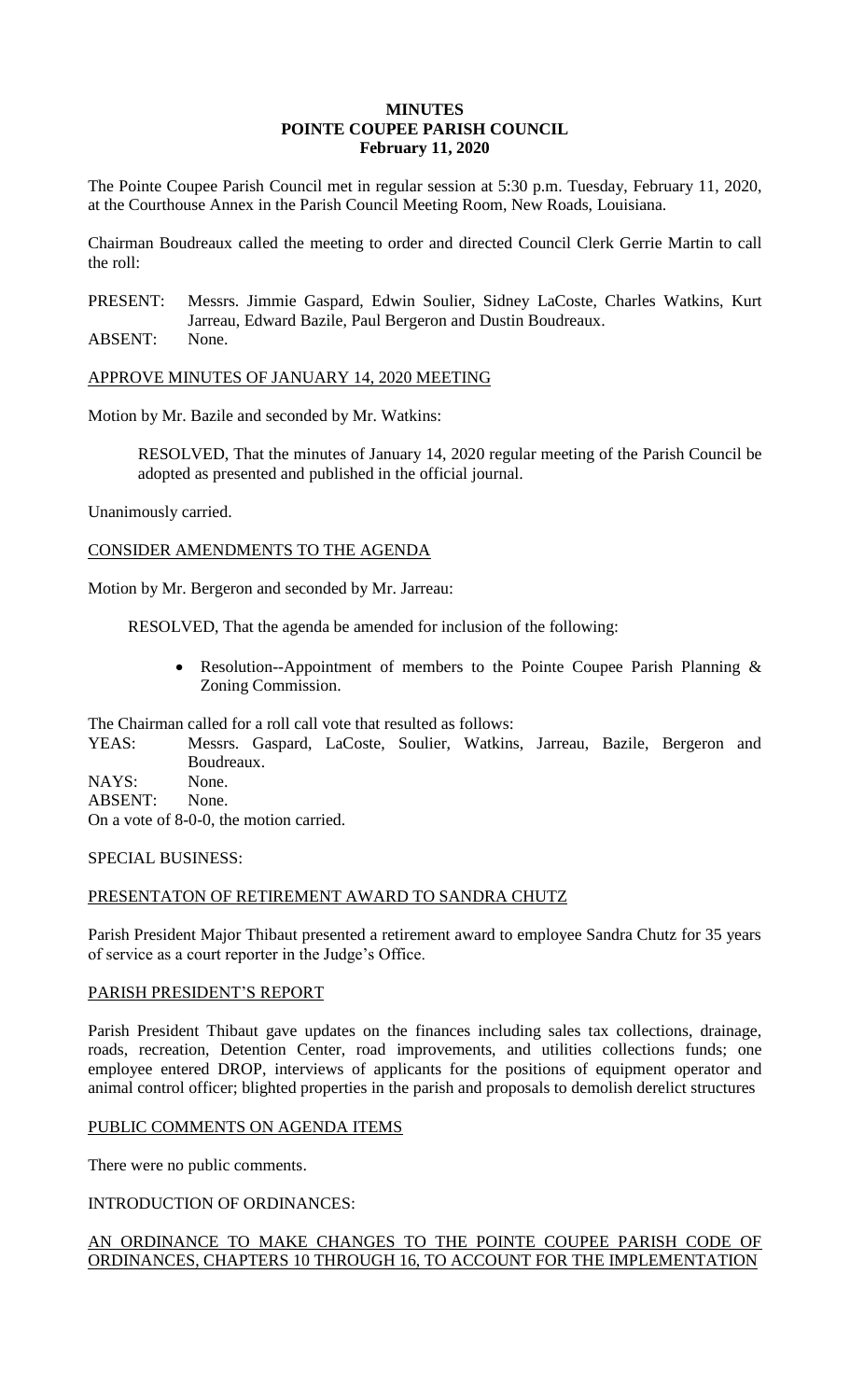#### OF THE POINTE COUPEE PARISH CHARTER, AND FURTHER PROVIDING WITH RESPECT THERETO. (PUBLIC HEARING MARCH 10, 2020)

#### NOTICE OF INTRODUCTION OF ORDINANCE AND OF PUBLIC HEARING

NOTICE IS HEREBY GIVEN that a proposed ordinance to make changes to the Pointe Coupee Parish Code of Ordinances, Chapters 10 through 16, to account for the implementation of the Pointe Coupee Parish Charter, and further providing with respect thereto has been introduced before the Pointe Coupee Parish Council, and that a public hearing will be held relative thereto at 5:30 p.m., Tuesday, March 10, 2020 at the Parish Council Meeting Room, Courthouse Annex, 160 East Main Street, New Roads, Louisiana, after which said ordinance may be considered for adoption. All interested persons are urged to attend.

## AN ORDINANCE TO AMEND THE POINTE COUPEE PARISH CODE OF ORDINANCES RELATIVE TO AMEND AND RE-ORDAIN THE POINTE COUPEE PARISH GOVERNMENT PERSONNEL MANUAL TO INCLUDE SECTION 6.10: REQUEST FOR PAID TIME OFF, AND TO PROVIDE FOR RELATED MATTERS. (PUBLIC HEARING MARCH 10, 2020)

#### NOTICE OF INTRODUCTION OF ORDINANCE AND OF PUBLIC HEARING

NOTICE IS HEREBY GIVEN that a proposed ordinance to amend the Pointe Coupee Parish Code of Ordinances relative to amend and re-ordain the Pointe Coupee Parish Government Personnel Manual to include Section 6.10: Request for paid time off, and to provide for related matters has been introduced before the Pointe Coupee Parish Council, and that a public hearing will be held relative thereto at 5:30 p.m., Tuesday, March 10, 2020 at the Parish Council Meeting Room, Courthouse Annex, 160 East Main Street, New Roads, Louisiana, after which said ordinance may be considered for adoption. All interested persons are urged to attend.

#### RECOMMENDATION(S) FROM PLANNING COMMISSION:

#### APPROVAL OF PLAT FOR THE SUBDIVISION OF A TRACT OF LAND LOCATED OFF LA HWY. 416 AT GLYNN, IN SECTIONS 55 & 86, T5S & R11E FOR OLINDE PROPERTIES, LLC

Motion by Mr. Bergeron and seconded by Mr. LaCoste:

RESOLVED, That upon the recommendations of the Planning Commission and Parish Sanitarian Carl Whittington, a plat showing the subdivision of a tract of land located off of LA Highway 416 at Glynn in Sections 55 & 86, T5S & R11E for Olinde Properties, LLC be approved.

Unanimously carried.

#### RESOLUTION(S):

#### POINTE COUPEE TRICENTENNIAL (300 YEARS) CELEBRATION

Motion by Mr. LaCoste and seconded by Mr. Soulier:

WHEREAS, we, the community of Pointe Coupee, celebrate **Pointe Coupee 300 years in the making** which commemorates the Tricentennial milestone of the arrival of those families that permanently settled Pointe Coupee and gave us our rich heritage and culture; and

WHEREAS**,** in 1699 Iberville, his brother Bienville and others, conducted a surveying voyage along the riverbanks, scouting viable areas for settlements, arriving March 1699 at a cutoff from the Mississippi; and

WHEREAS**,** although the young French colony of Louisiana, a struggling outpost on the Gulf of Mexico, hovered between extinction and a spark of growth from 1699-1717, the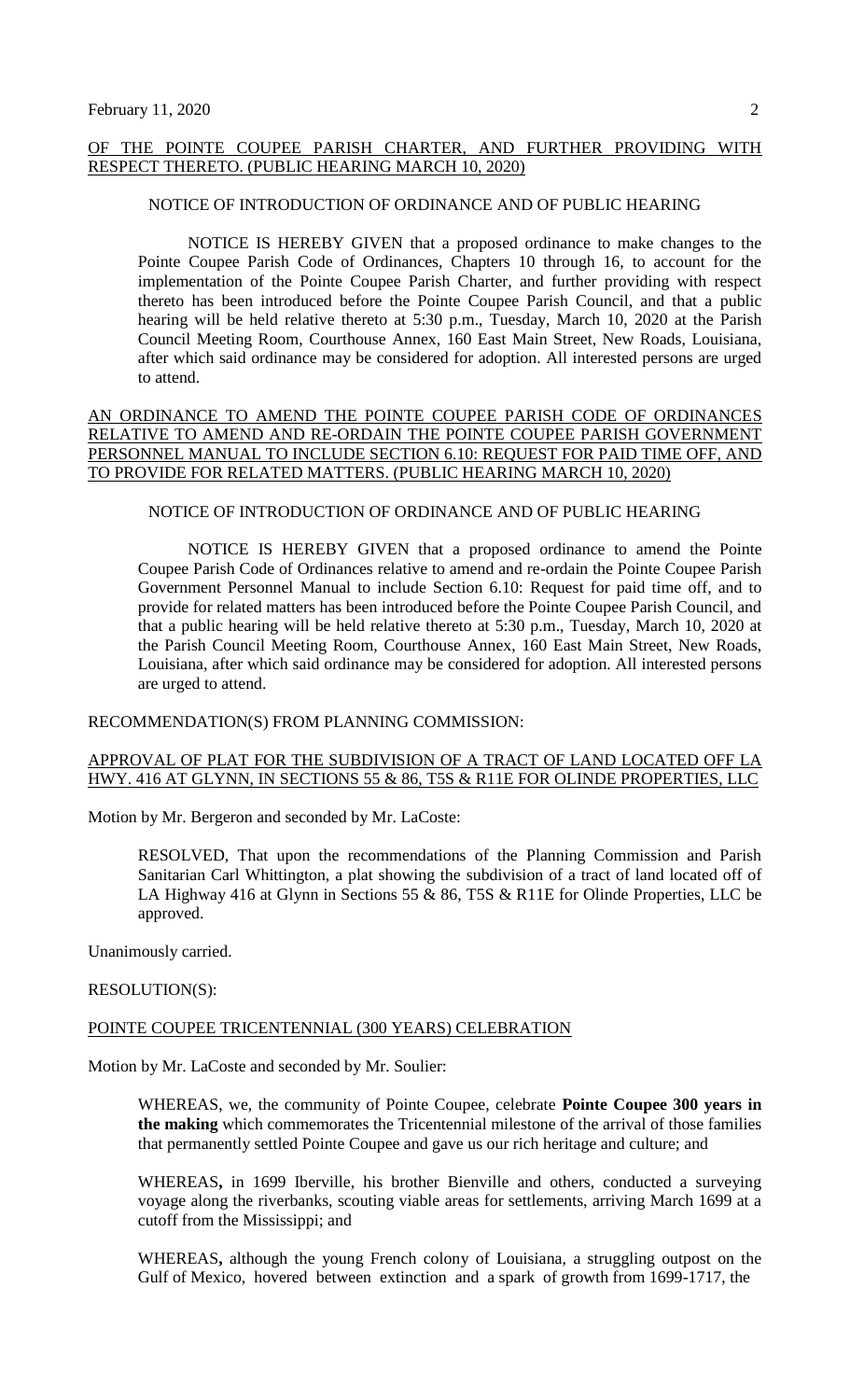French regime remained interested in the strategic and economic potential of Mississippi River settlements; and

WHEREAS, by 1719 Europeans had invested in farm concessions to be built along the river bank and were soliciting workers to engage in contracts to come to permanently settle the Louisiana colony; and

WHEREAS, from 1719 to early 1720 over 100 men and families, who were born mostly in what is Belgium today, signed contracts in Mauberge, Hainaut (now France) to come to Louisiana, courageously leaving their life in Europe to work the land in a new world; and

WHEREAS, in 1720 those men and families embarked on various ships departing from ports at L'Orient and LaRochelle France for an arduous three-month long voyage, sailing to Louisiana; and

WHEREAS, among those men and families, were the first families of Pointe Coupee to permanently settle the area with the Ste. Reyne concession; and

WHEREAS, it is this period in our history that commenced the permanent settlement of Pointe Coupee: Therefore be it

RESOLVED, That we hereby commemorate and celebrate 2020 as Pointe **Coupee 300 years in the making**.

Unanimously carried.

## APPROVE LIQUOR LICENSE FOR DBERT, LLC (D'Z CORNER BAR, 7612 LEGION RD., VENTRESS)

Motion by Mr. Soulier and seconded by Mr. Bergeron:

RESOLVED, That a liquor license for Dean A. Hebert as Dbert, LLC (D'Z Corner Bar, 7612 Legion Road, Ventress) be approved.

Unanimously carried.

#### EXPRESSION OF SYMPATHY TO THE FAMILIES OF THE LATE MARY FRANKLIN, DARYL DAVID AND ALDEN ANDRE

Motion by Mr. Gaspard and seconded by Mr. Soulier:

WHEREAS, God in His infinite wisdom has called to his eternal reward Mrs. Mary Franklin, Mr. Daryl Wayne David and Mr. Alden L. Andre; and

WHEREAS, Mrs. Mary Franklin was a native and resident of Batchelor, Louisiana and Pointe Coupee Parish for 85 years; and

WHEREAS, Mr. Daryl Wayne David was a native of Erwinville and a resident of Livonia, Louisiana and Pointe Coupee Parish for 58 years; and

WHEREAS, Mr. Alden L. Andre was a native and resident of Jarreau, Louisiana and Pointe Coupee Parish for 80 years; and

WHEREAS, their presence will be sadly missed by their families and friends: Therefore be it

RESOLVED, That this Pointe Coupee Parish Council does and hereby offer our deepest sympathy and condolences to the families of Mrs. Mary Franklin, Mr. Daryl Wayne David and Mr. Alden L. Andre and this resolution of sympathy in the loss of their loved one.

Unanimously carried.